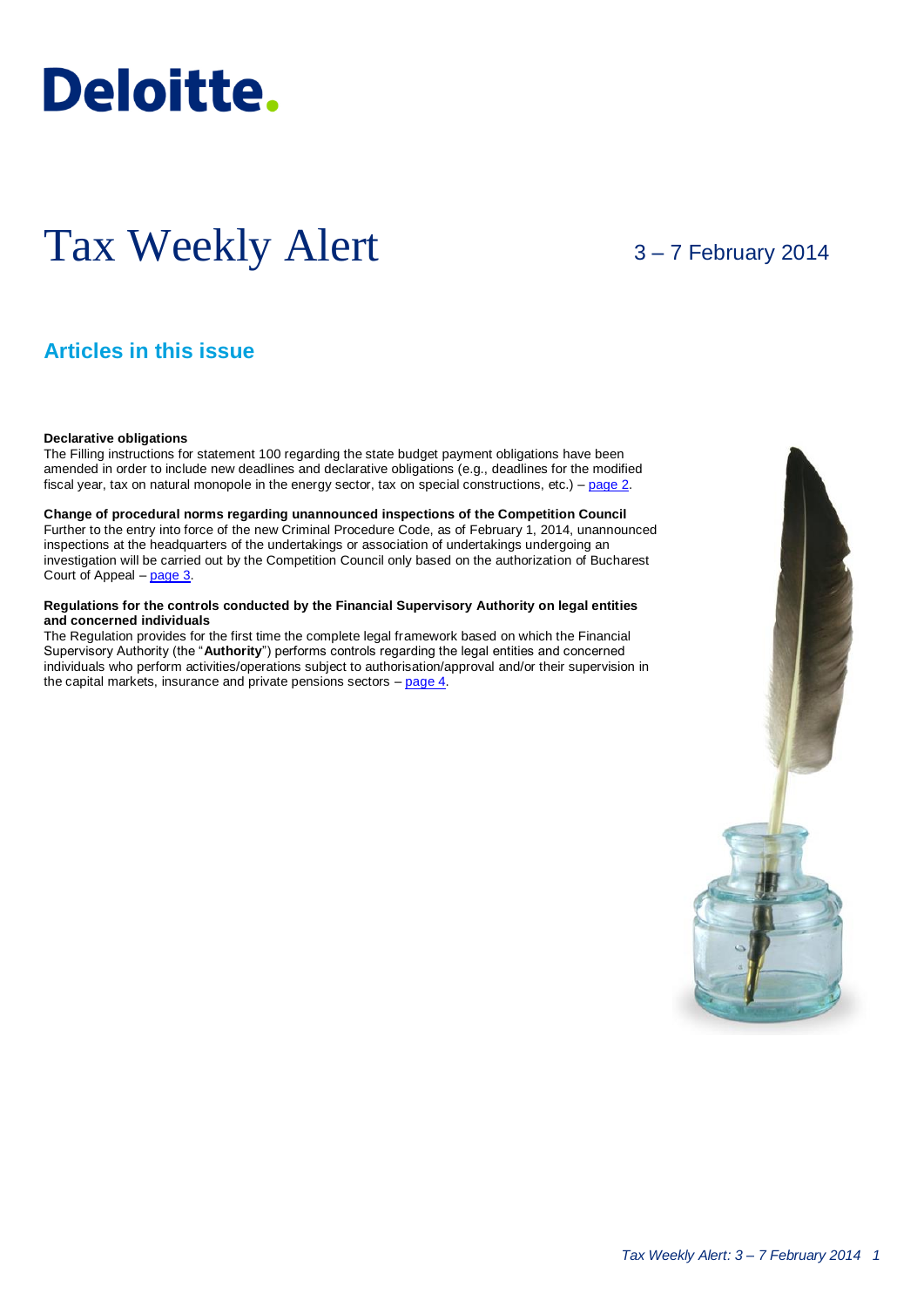## <span id="page-1-0"></span>**Declarative obligations**

The Filling instructions for statement 100 regarding the state budget payment obligations have been amended in order to include new deadlines and declarative obligations (e.g., deadlines for the modified fiscal year, tax on natural monopole in the energy sector, tax on special constructions, etc.)

#### **Contact us:**

#### **Dan Badin** Tax & Legal Partner-in-Charge +40 21 207 53 92 [dbadin@deloittece.com](mailto:dbadin@deloittece.com)

**Andrei Tercu** Manager +40 21 207 56 16 [atercu@deloittece.com](mailto:atercu@deloittece.com)

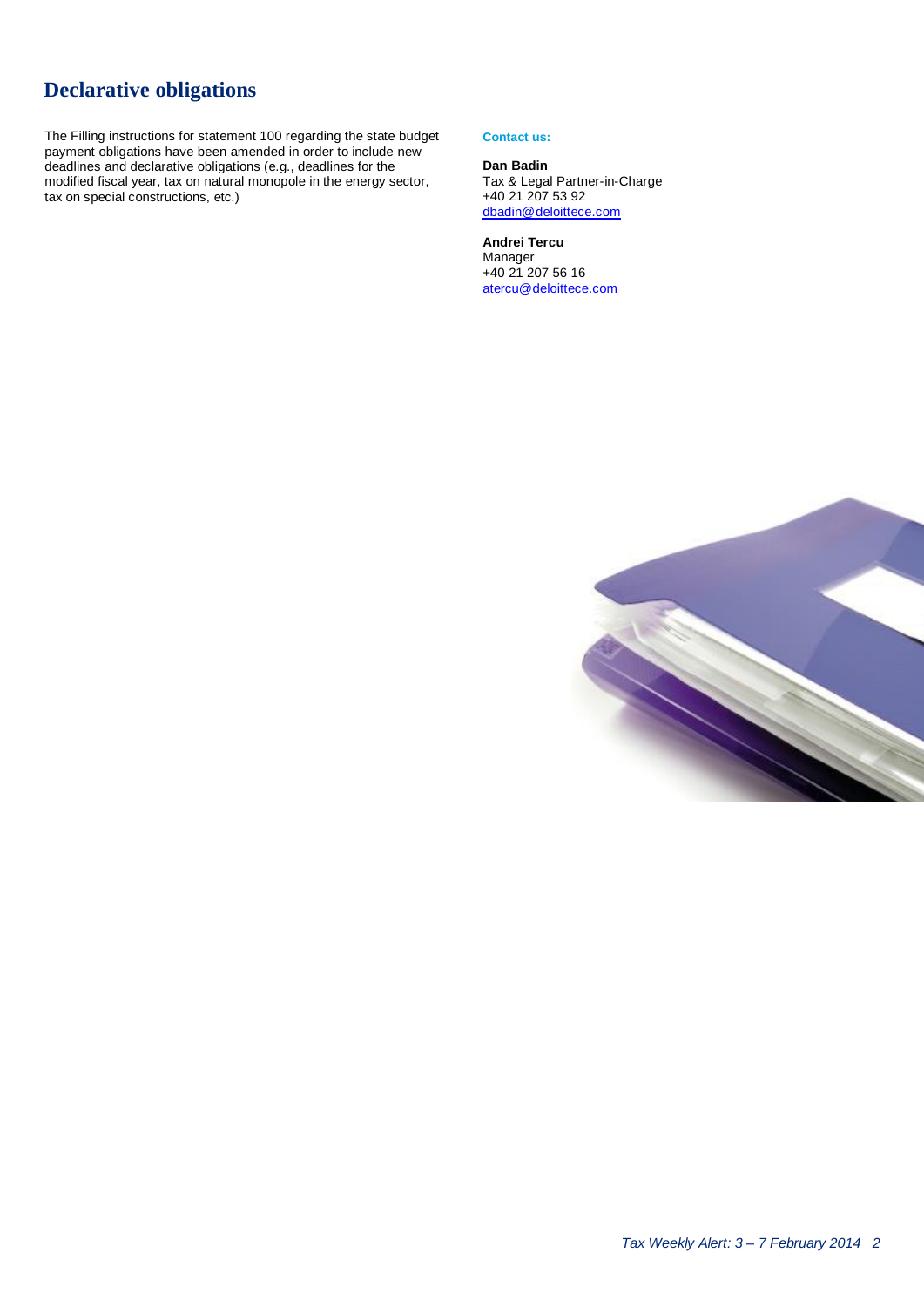## <span id="page-2-0"></span>**Change of procedural norms regarding unannounced inspections of the Competition Council**

The new Criminal Procedure Code amends, among others, the provisions of Competition Law no. 21/1996 regarding the unannounced inspections of the Competition Council.

#### **Unified approach – judicial authorization is required to inspect any premises**

Following the amendment, unannounced inspections will be conducted by the competition inspectors only having the judicial authorization given through a decision of Bucharest Court of Appeal or by a judge assigned by the later.

In the past, the inspections conducted at the headquarters of undertakings (or in other premises owned by them), were carried out based on the order of the president of Competition Council. The judicial authorization was exceptionally required for inspections carried out at the domicile, lands or means of transport belonging to leaders, managers, directors and other employees of the companies subject to investigation.

Taking into account the legislative amendment, in case where during an investigation it is deemed appropriate the conducting of an unannounced inspection (and often, such an inspection is carried out), the inspectors will have from the beginning a full mandate which will allow them to inspect all the premises considered relevant to the investigation, including the domicile of administrators or employees or undertaking under investigation.

#### **Changing the challenging against the decision of Bucharest Court of Appeal**

For reasons of procedural rigor, further to the conceptual clarifications regarding the appeal institution in the light of new code of civil and criminal procedure the challenge against the authorization decision for conducting unannounced inspection is a challenge and not the appeal.

#### **Contact us:**

**Dan Badin** Tax & Legal Partner-in-Charge +40 21 207 53 92 [dbadin@deloittece.com](mailto:dbadin@deloittece.com)

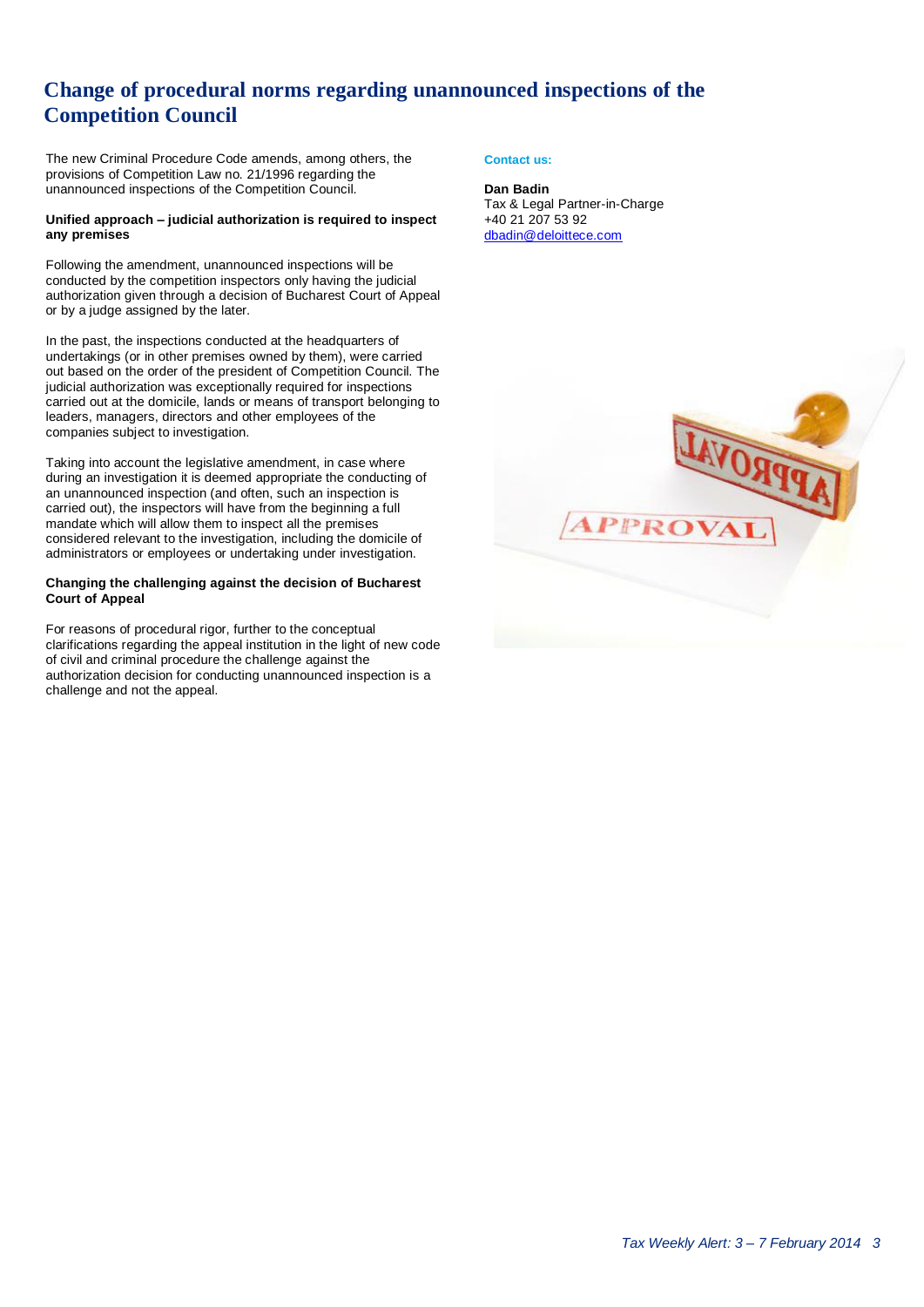### **Regulations for the controls conducted by the Financial Supervisory Authority on legal entities and concerned individuals**

On January 24, 2014, the Regulation no. 1/2014 regarding controls performed by the Financial Supervisory Authority (the "**Regulation**") was published in the Official Gazette of Romania, Part I, no. 61 dated 24 January 2014.

The Regulation provides for the first time the complete legal framework based on which the Financial Supervisory Authority (the "**Authority**") performs controls regarding the legal entities and concerned individuals who perform activities/operations subject to authorisation/approval and/or their supervision in the capital markets, insurance and private pensions sectors.

The Regulation provides the following controls performed by the Authority, namely:

- (i) **Periodical Control** the review of activities performed during a determined timeframe and the observation of the legal provisions;
- (ii) **Permanent Control** –the supervision and continuous monitoring of the legal entities/concerned individuals by analysing and/or by solving the data and information provided under the reports/addresses/notices, complaints/claims requested under the authorization and supervision activities;
- (iii) **Unannounced Control** –the review of one or more activities/operations performed during an determined timeframe and the fulfilment of the legal entities of one or several legal provisions; and
- (iv) **Crossed Control** –the review of the legal entity's documents and operations compared to the documents owned by another entity.

The most important rights and obligations of the legal entities and concerned individuals for controls provided under the Regulation are the following:

#### **1. Principal rights of legal entities and concerned individuals**

- (a) To be notified of the commencement of control procedures in the case of a periodical control;
- (b) To benefit from the persons assigned to perform the control activity of a just and equitable treatment;
- (c) To be informed of the final results of the control;
- (d) To oppose the measures and sanctions set forth in the documents of the Authority.

#### **2. Principal obligations of legal entities and concerned individuals**

- (a) To allow the control team access to the area in which the activity is performed, as well within the areas where documents regarding the activity and utilised information systems are kept;
- (b) To answer the Authority's request to present itself on the date and at place set for performing the control;
- (c) To ensure that the control is performed in good conditions and to facilitate the necessary support for its performance;
- (d) To collaborate for the entire period in which the control is performed in order to assess the facts;
- (e) To provide the control team with documents and complete and accurate information.

With respect to the opposition to the Authority's decision issued as a result of the control, the Regulation provides for the right of the legal entities and concerned individuals to submit a complaint against such a decision by which sanctions or measures are set forth in accordance with the provisions of Law no. 554/2004 regarding administrative proceedings.

The Regulation was published in the Official Gazette of Romania, Part I, no. 61 dated 24 January 2014 and shall enter into force 30 days from its publication.

#### <span id="page-3-0"></span>**Contact us:**

#### **Dan Badin**

Tax & Legal Partner-in-Charge +40 21 207 53 92 [dbadin@deloittece.com](mailto:dbadin@deloittece.com)